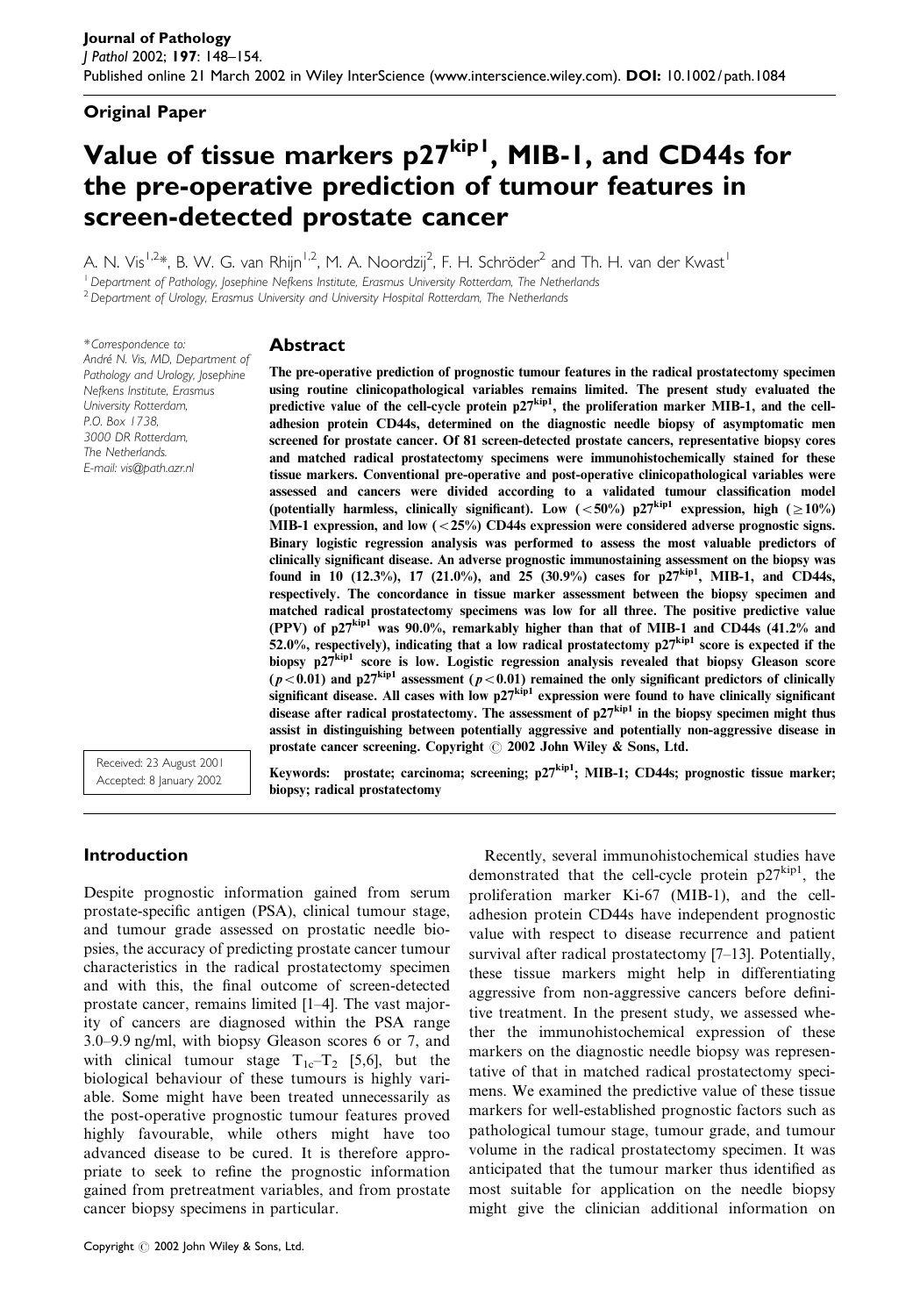tumour aggressiveness and patient prognosis on a pretreatment basis.

#### Materials and methods

#### **Patients**

Between 1 January 1998 and 15 September 1999, 99 consecutively admitted men within the screening arm of the European randomized study of screening for prostate cancer (ERSPC) underwent bilateral pelvic lymph-node dissection and radical prostatectomy at the University Hospital Rotterdam. In all screened participants, prostate cancer was diagnosed on ultrasoundguided sextant transrectal biopsy of the prostate, prompted by an elevated  $( \geq 3.0$  ng/ml) serum-PSA level. Neo-adjuvant (hormonal) treatment was not applied in any of the patients. No patient had pelvic lymph-node metastatic disease, either on intraoperative examination of frozen tissue sections, or after the examination of paraffin slides. Of 81 surgically treated patients, tissue from both the diagnostic needle biopsy and the matched radical prostatectomy specimens was available for (immunohistochemical) analysis. Pre-operative PSA and clinical tumour stage were obtained from the ERSPC database.

#### Pathological tissue examination

All sextant diagnostic biopsy cores were labelled and processed separately. The biopsy cores were routinely fixed in 10% buffered formalin (pH 7.5), embedded in paraffin wax, freshly cut into  $4 \mu m$  tissue sections, and mounted on glass slides. Haematoxylin and eosin (H&E) slides of three subsequent levels of the needle biopsy were histologically examined and a Gleason score was assigned by a specialist genito-urinary pathologist (THvdK) [14].

Radical prostatectomy specimens were fixed similarly, schematically cut [15], embedded in paraffin wax, cut into  $4 \mu m$  tissue sections, and mounted on glass slides. The tumour was staged according to the TNM'97 system and the Gleason score was determined. All tumour areas were traced and outlined on the slides. Detailed prostate maps were developed to illustrate the size, extent, and location of the prostate tumour and its different histopathological grades (Figure 1). Morphometric analysis was performed to assess the tumour volume as described by Hoedemaeker et al. [16]. Finally, cancers were categorized according to a previously developed and validated prognostic tumour classification model, including pathological tumour stage, tumour volume, and the proportion of high-grade cancer [17]. According to this classification model, organ-confined cancers with a tumour volume less than 0.5 ml, without Gleason growth patterns 4 and 5, were considered potentially 'harmless', while all other cancers were arbitrarily assessed as 'clinically significant' [17,18].

#### Selection of the most representative slides

The selection of the most representative biopsy core was made by an experienced pathologist (THvdK). The selection was based on the assumption that the observed tumour features within the slide would be most predictive of patient outcome. The most representative core was the core with the highest Gleason score or when the Gleason score was not different between biopsies, the core with the most extensive tumour involvement. The biopsy slides were stored for a maximum of 2.5 years in a dark environment at room temperature until immunostaining was performed.

The most representative slides within the radical prostatectomy were similarly selected. One to three paraffin blocks with tumour tissue most representative of the whole tumour within the radical prostatectomy specimen were selected for immunohistochemical analysis. Using radical prostatectomy maps, the site, range, and trajectory of the individual biopsy cores, and that of the most representative biopsy core in particular, were reconstructed (Figure 1). In doing so, one may determine whether the representative biopsy needle hit or did not hit the representative tumour parts within the radical prostatectomy specimen.

#### Immunostaining

Slides from biopsies and radical prostatectomy specimens were immunohistochemically stained according to similar protocols. Tissues from the radical prostatectomy specimens were freshly cut, while those of the biopsy specimens were retrieved from storage. After deparaffinization through xylene and 100% ethanol, endogenous peroxidase activity was blocked by immersing the slides for 20 min in  $3\%$  H<sub>2</sub>O<sub>2</sub> in methanol. The slides were placed in a 10 mmol/l citrate buffer at pH 6.0. Antigen retrieval was performed in a microwave oven at 700 W for 15 min. After cooling, the slides were pre-incubated with 10% normal goat serum in PBS/BSA 5%. The slides were incubated overnight at  $4^{\circ}$ C with the primary antibody MIB-1 (Immunotech, France) at an optimal dilution of 1:3000,  $p27^{kip1}$ (Novocastra, UK) at 1 : 40, or CD44s (Bender Med-Systems, Austria) at 1 : 200 in PBS/BSA 5%. Negative controls were included with each batch of slides. For MIB-1 and  $p27^{kip1}$ , the conventional avidin–biotin complex method was applied. Briefly, a 30 min incubation with biotinylated goat-anti mouse antibody (Biogenex, San Ramon, USA) was followed by a 30 min incubation with streptavidin–peroxidase complex (Biogenex). For CD44s, the catalysed signal amplification (CSA, K1500, DAKO) system was used. After overnight incubation with the primary antibody, a 15 min incubation with a linking antibody was followed by a 15 min incubation with streptavidin– biotin complex, a 15 min incubation with an amplification reagent, and a final 15 min incubation with streptavidin–peroxidase. In all slides, the antibody– antigen binding was visualized with diaminobenzidine hydrochloride (Fluka, Neu-Ulm, Germany) with 0.08%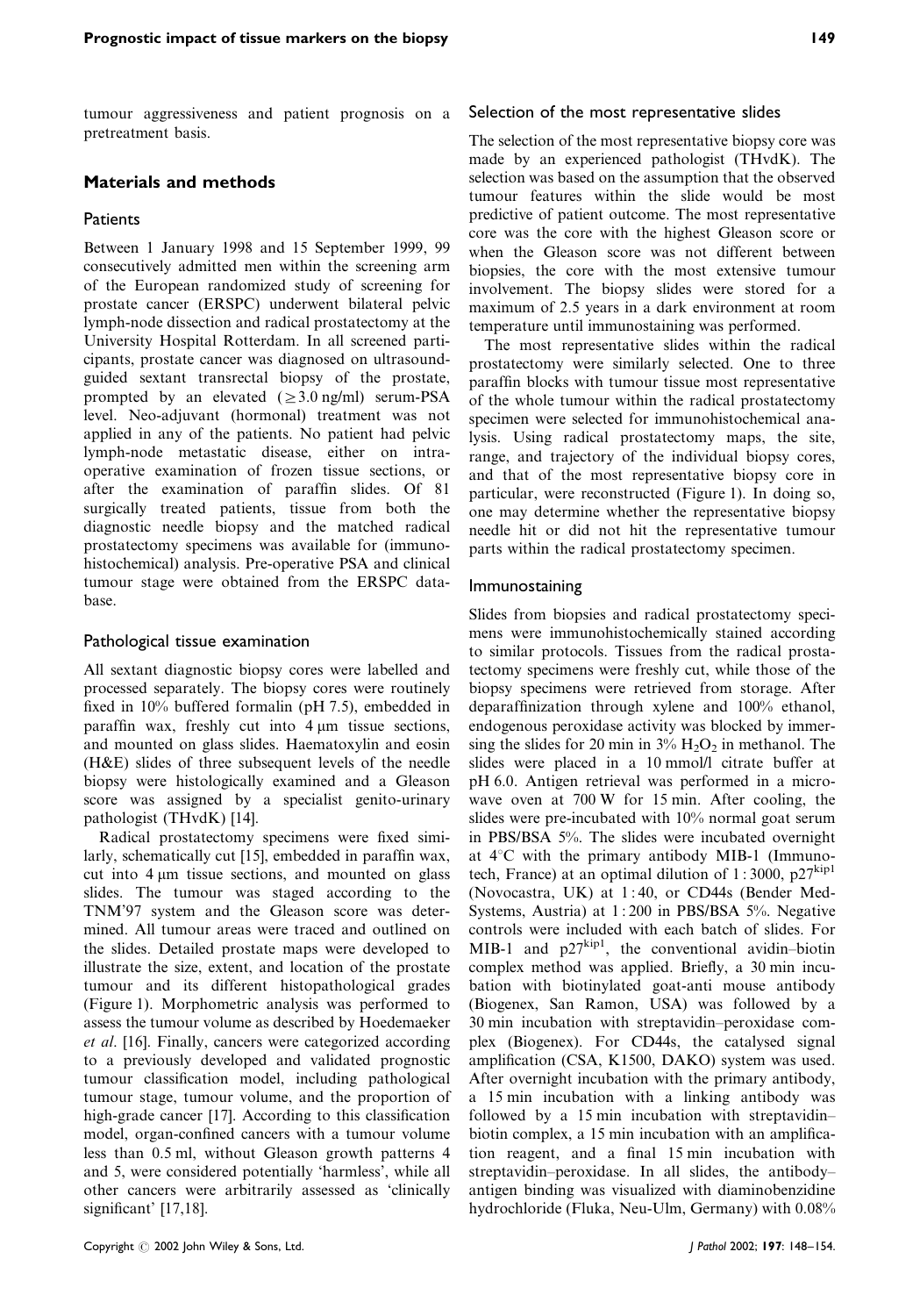<span id="page-2-0"></span> $H_2O_2$  for 7 min. The specimens were counterstained with haematoxylin, dehydrated, and covered.

#### **Quantitation**

All slides were assessed by two independent observers (ANV, BWvR) without knowledge of matched biopsy or radical prostatectomy tumour features. In the event of discrepancy between observers, the slides were reassessed in a combined session. Agreement between observers occurred in over 80% of cases for all three tissue markers. All selected sections contained benign prostatic glands, which could serve as internal positive controls. For all three tissue markers, the immunostaining quantitation was similar for both the biopsy specimens and the radical prostatectomy specimens.

For  $p27^{kip1}$ , nuclear staining was assessed by estimating a positive-to-total ratio as previously described [7]. A tumour was considered 'high' for  $p27^{kip1}$  expression if 50% or more nuclei showed positive immunostaining, and 'low' if a positive-to-total ratio of less than 50% was recorded [7] (Figure 2). In the case of tumour heterogeneity, those parts within the tumour that showed the lowest positive-to-total ratio were assessed. For MIB-1, nuclear staining was assessed by estimating the percentage of MIB-1-positive cells [7]. Tumours with 10% or more nuclei positive for MIB-1 were considered 'high' for MIB-1 expression, whereas those with less than 10% of MIB-1 positivity were assessed 'low' for MIB-1 expression. If the tumour exhibited heterogeneous MIB-1 expression, the area with the highest density of MIB-1-positive cells was selected. Slides stained with CD44s were assessed according to the percentage of cells showing positive membranous immunostaining (Figure 2). Since less than 25% negative immunostaining has been reported to be most predictive of clinical progression after radical

prostatectomy [12], this cut-off point was taken for statistical analysis. Slides were assessed as having 'low'  $(<25\%)$  or 'high' ( $\geq$ 25%) tumour CD44s expression. A tumour CD44s score was obtained by taking the lowest assessed score within the tumour sections.

The concordance in tissue marker assessment between the biopsy and the radical prostatectomy specimen was determined for all three tissue markers. An adverse prognostic assessment (low  $p27^{kip1}$ , high MIB-1, low CD44s) was considered a positive test outcome. Sensitivity, specificity, and the positive (PPV) and negative predictive values (NPV) of tissue marker assessment were calculated. Similar analyses were performed with respect to biopsy tissue marker assessment and clinical significance of disease.

#### Statistical analysis

Statistical analysis was performed using SPSS 9.0 (SPSS Inc., Chicago, IL, USA). The association between  $p27^{kip1}$ , MIB-1, and CD44s expression on the biopsy and conventional clinicopathological parameters was evaluated using the Pearson chi-squared  $(\chi^2)$  test. The pre-operative PSA level was categorized as 3.0–3.9 ng/ ml, 4.0–5.9 ng/ml, 6.0–9.9 ng/ml, or  $\geq$  10.0 ng/ml; clinical tumour stage as  $T_{1c}$  or  $T_{2a-b}$ ; Gleason score as 2–6, 7, or 8–10; and the proportion of high-grade cancer as 0%, 0–9%, 10–49%, or  $\geq 50$ %. Post-operative variables were categorized as listed in Table 1.

Binary logistic regression analysis was performed to assess the statistical significance of pre-operative variables. Clinically significant disease was taken as the dependent variable, while conventional pre-operative clinicopathological variables, and the expression level of tissue markers on the biopsy, were taken as covariates. Variables that were not statistically significant at the univariate level were removed, while controlling for

Table I. The association of the expression of p27<sup>kip1</sup>, MIB-1, and CD44s with pathological tumour stage, Gleason score, and the tumour classification model. Numbers in parentheses are percentages

| Radical prostatectomy<br>tumour features | Tissue marker expression on the diagnostic biopsy |                    |                |                    |               |                    |                |  |
|------------------------------------------|---------------------------------------------------|--------------------|----------------|--------------------|---------------|--------------------|----------------|--|
|                                          | p27kip1                                           |                    | MIB-I          |                    | CD44s         |                    |                |  |
|                                          | Low $(< 50%)$                                     | High ( $\geq$ 50%) | Low $(< 10\%)$ | High ( $\geq$ 10%) | Low $(< 25%)$ | High ( $\geq$ 25%) | Total          |  |
| Pathological stage*                      |                                                   |                    |                |                    |               |                    |                |  |
| $pT_2$                                   | 5(50.0)                                           | 64(90.1)           | 56 (87.5)      | 13(76.5)           | 20(80.0)      | 49 (87.5)          | 69             |  |
| $pT_{3a}$                                | 4(40.0)                                           | 6(8.5)             | 7(10.9)        | 3(17.6)            | 4(16.0)       | 6(10.7)            | $ 0\rangle$    |  |
| $pT_{3b-4}$                              | (10.0)                                            | (10.0)             | (1.6)          | (5.9)              | (4.0)         | (1.8)              | $\overline{2}$ |  |
| Gleason score                            |                                                   |                    |                |                    |               |                    |                |  |
| $2 - 6$                                  | 2(20.0)                                           | 51(71.8)           | 46(71.9)       | 7(41.1)            | 12(48.0)      | 41(73.2)           | 53             |  |
| $7(3+4)$                                 | 5(50.0)                                           | 17(23.9)           | 13 (20.3)      | 9(52.9)            | 11(44.0)      | 11(19.6)           | 22             |  |
| $7(4+3)$                                 | 3(30.0)                                           | 3(4.2)             | 5(7.8)         | (5.9)              | 2(8.0)        | 4(7.1)             | 6              |  |
| Tumour classification                    |                                                   |                    |                |                    |               |                    |                |  |
| Harmless <sup>†</sup>                    | 0(0.0)                                            | 23(32.4)           | 20(31.3)       | 3(17.6)            | 4(16.0)       | 19(33.9)           | 23             |  |
| Clinically significant <sup>#</sup>      | 10(100.0)                                         | 48 (67.6)          | 44 (68.8)      | 14(82.4)           | 21(84.0)      | 37 (66.1)          | 58             |  |
| Total                                    | $\overline{0}$                                    | 71                 | 64             | 17                 | 25            | 56                 | 81             |  |

\*pTNM 1997.

<sup>†</sup>Possibly harmless disease: organ-confined cancers with a tumour volume of less than 0.5 ml, without Gleason growth patterns 4 and 5. { Clinically significant disease: all others.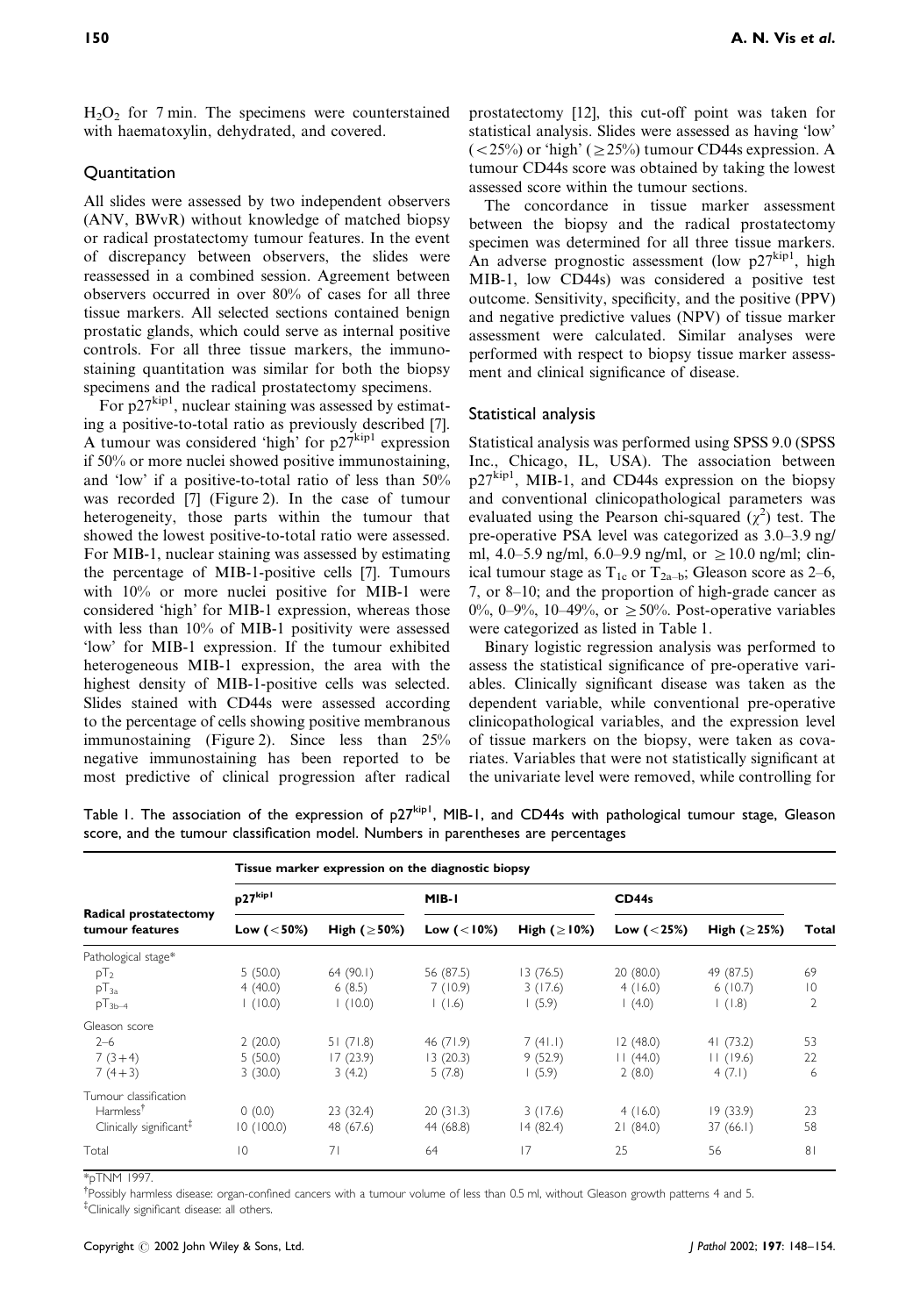<span id="page-3-0"></span>other variables (backward elimination method). Forward stepwise elimination was performed to verify that the same parameters remained of prognostic significance in the final models. The assumption that no association existed between the variables evaluated (H0) was rejected (H1) if  $p < 0.05$ .

#### **Results**

#### Patient characteristics

All 81 patients had clinically localized disease at the time of diagnosis. The median serum PSA level was 5.2 ng/ml (range 3.0–15.1), and 71 (87.7%) had a PSA



Figure I. A prostate map showing the site, range, and trajectory of the most representative biopsy core (IV) and two other biopsy cores (II and V), as well as the location of the tumour in the prostate and its corresponding grade of differentiation according to Gleason [14]. The tumour is shown in black (Gleason growth pattern 3) and grey (Gleason growth pattern 4). Prostate sections C1 and D4 were assessed as the most representative of the tumour in the prostate, whereas biopsy core IV contained the highest amount of cancer (approximately 60%). Biopsy V missed the tumour completely, while biopsy II was only marginally involved with cancer (less than 10%)

level between 3.0 and 9.9 ng/ml. A total of 48 (59.3%) and 18 (22.2%) men had a Gleason score of 6 or 7 on the biopsy, respectively, and 11 (13.6%) a Gleason score of 7  $(4+3)$  or 8. Within the radical prostatectomy specimen, 69 (85.2%) cancers were organconfined, 10 (12.3%) had extraprostatic extension, and 2 (2.5%) showed extensive infiltrating disease (Table [1\)](#page-2-0). The Gleason score was  $2-6$  in 53 (65.4%) and a dominant Gleason growth pattern of 4 or 5 was seen in 6 (7.4%). According to the tumour classification model, 23 (28.4%) cases were considered 'harmless' and 58 (71.6%) 'clinically significant'. Using prostate maps, in 14 (17.3%) cases the selected representative biopsy needle did not hit the site of the prostate that was thought to contain the representative sections within the tumour (Figure 1).

#### Immunostaining assessment

Of 81 patients, 10 (12.3%) and 35 (43.2%) had low tumour  $p27^{kip1}$  expression on the diagnostic needle biopsy and radical prostatectomy specimen, respectively. These figures were  $17$  (21.0%) and 26 (32.1%) for high MIB-1 expression, and 25 (30.9%) and 26 (32.1%) for low CD44s expression. Table 2 shows the sensitivity, specificity, PPV, and NPV of tissue marker assessment. The sensitivity of tissue marker assessment was low for all three tissue markers, implying that a substantial proportion of cases were incorrectly designated a favourable prognostic outcome. Nine of 10  $(PPV = 90.0\%)$  cases with low biopsy p27<sup>kip1</sup> expression had low  $p27^{kip1}$  expression in the prostate, whereas 26 of 71 cases designated as having high tumour  $p27^{kip1}$ expression pre-operatively changed category after radical prostatectomy (NPV= $63.4\%$ ). The PPV of

Table 2. Sensitivity, specificity, positive predictive value (PPV) and negative predictive value (NPV) of the expression of p27<sup>kip1</sup>, MIB-1, and CD44s as determined on the biopsy specimen. Low (less than 50%) tumour p27<sup>kip1</sup>, high (10% and more) tumour MIB-1, and low (less than 25%) tumour CD44s expression on the biopsy were considered positive test outcomes (i.e. adverse prognostic indicators)

| <b>Biopsy tissue</b><br>marker | Sensitivity* | <b>Specificity</b> | $PPV^{\ddagger}$ | <b>NPV</b> |
|--------------------------------|--------------|--------------------|------------------|------------|
| p27 <sup>kip1</sup> expression | 25.7%        | 97.8%              | 90.0%            | 63.4%      |
| MIB-1 expression               | 26.9%        | 81.8%              | 41.2%            | 70.3%      |
| CD44s expression               | 50.0%        | 78.2%              | 52.0%            | 76.8%      |

\*Sensitivity=number of adverse prognostic assessments determined on the biopsy divided by the number of adverse prognostic outcomes in the radical prostatectomy specimen.

<sup>†</sup>Specificity = number of favourable prognostic assessments on the biopsy divided by the number of favourable prognostic outcomes in the radical prostatectomy specimen.

{ PPV=the proportion of men with an adverse prognostic assessment on the biopsy who also had an adverse prognostic outcome in the radical prostatectomy.

<sup>1</sup>NPV = proportion of men with a favourable assessment on the biopsy who also had a favourable outcome in the radical prostatectomy specimen.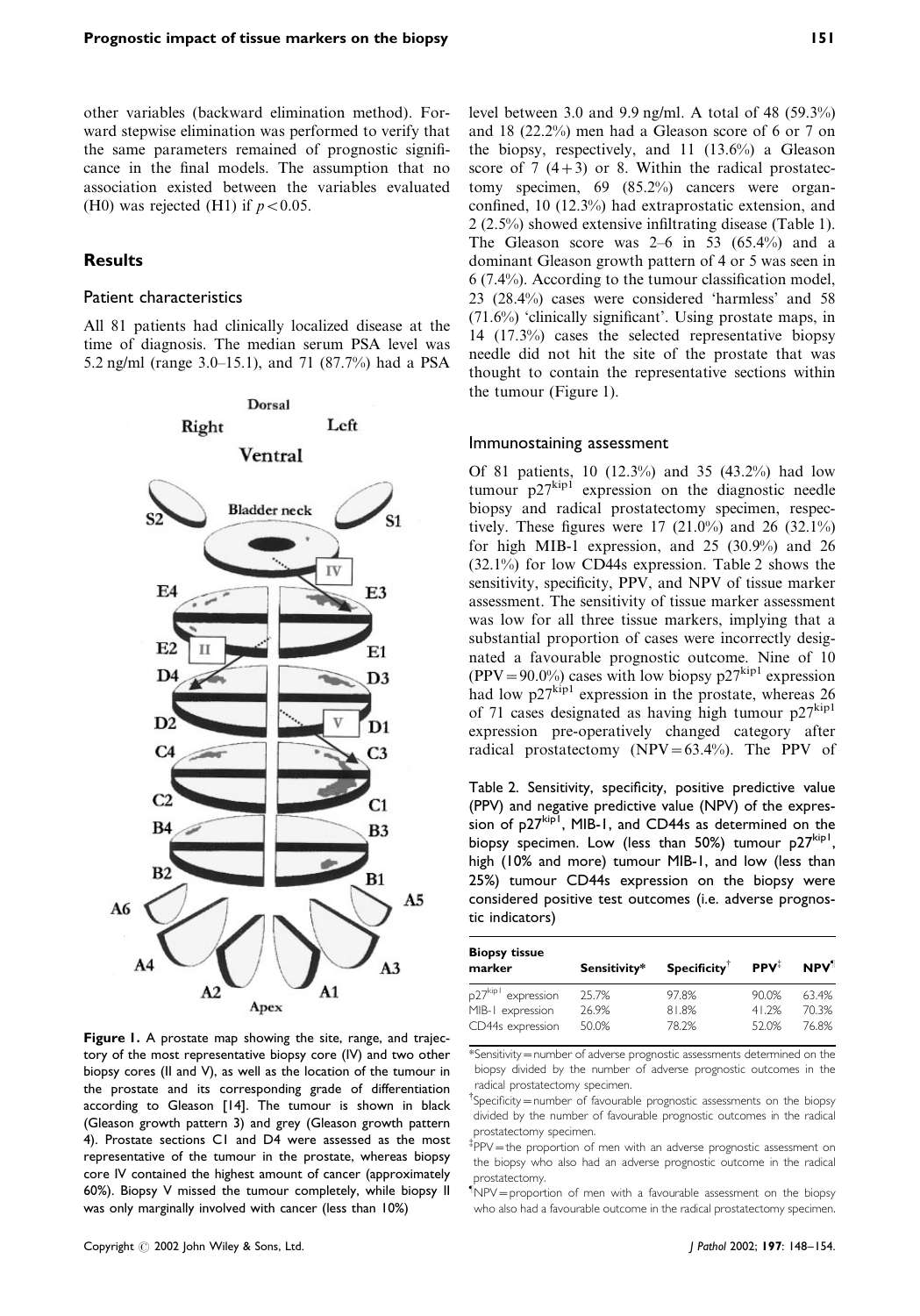MIB-1 and CD44s expression was lower than  $p27^{kip}$ . while the NPVs were only slightly higher (Table [2\)](#page-3-0). The expression of  $p27^{kip1}$  and CD44s was almost absent (i.e. low) in intraluminar growing strands of cribriform and intraductal prostate cancer (Figure 2).

#### Association of tissue marker expression with pre- and post-operative variables

The association of the expression of the tissue markers on the biopsy with pre-operative and post-operative clinicopathological parameters is given in Table [3](#page-5-0). While  $p27^{kip1}$  expression was highly associated with most of the pre-operative and post-operative variables, as well as with MIB-1 and CD44s expression, the latter two tissue markers were not, or were only weakly, correlated with these same parameters (Table [3\)](#page-5-0). Low expression of  $p27^{kip1}$  had a high predictive value for the presence of clinically significant disease (Table [1\)](#page-2-0). In fact, all cases with low pre-operative  $p27^{\text{kip-1}}$  turned

**A** B

out to have clinically significant disease after radical prostatectomy (PPV= $100.0\%$ ). For biopsy Gleason scores of 7 or higher, all cases but one (22 of 23) were found to have clinically significant disease after radical prostatectomy (PPV=95.7%). Logistic regression analysis revealed that biopsy Gleason score ( $p < 0.01$ ) and low expression of  $p27^{kip1}(p<0.01)$  on the biopsy were most valuable as predictors of clinically significant disease, though with wide confidence intervals (Table [4\)](#page-5-0). CD44s and MIB-1 expression on the biopsy did not remain in the final models as independent predictors of clinically significant disease.

#### **Discussion**

In prostate cancer screening, no reliable method exists today that may identify the patients with nonaggressive disease and those with fatal disease beyond cure. Such tools are required, for it is considered that a

**C D**

Figure 2. Immunostaining images of tissue marker expression on the diagnostic needle biopsy ( $\times$ 400). (A) Low (<50%) tumour  $p27^{kip}$  expression; (B) high ( $\geq$  50%) tumour p27kip1 expression; (C) low (<25%) tumour CD44s expression; (D) high ( $\geq$  25%) tumour CD44s expression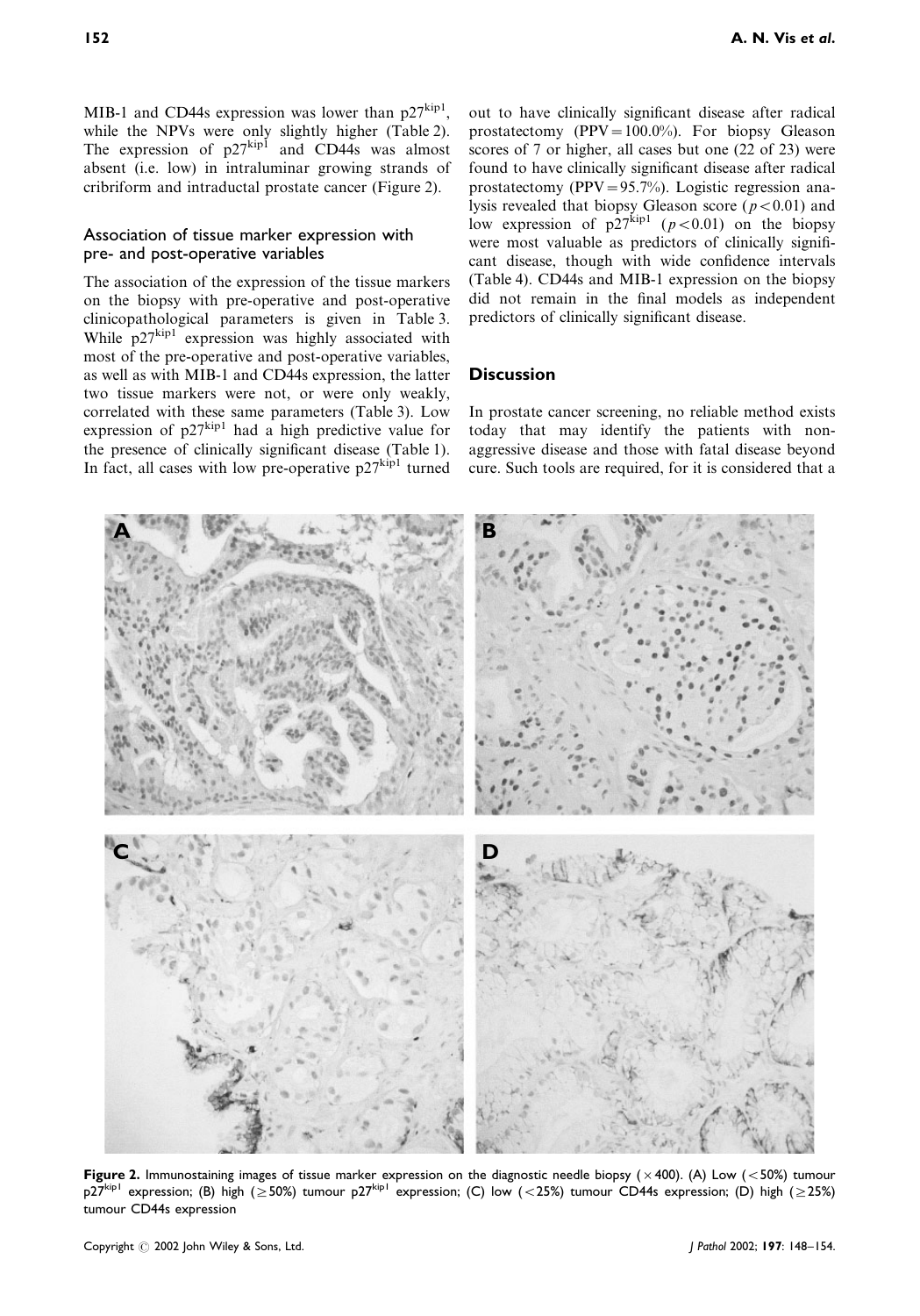<span id="page-5-0"></span>Table 3. Correlation of p27kip1, MIB-1, and CD44s with pre-operative clinicopathological parameters and tumour characteristics determined on the radical prostatectomy specimen. The figures presented are  $p$  values

|                             | Tissue marker expression on the<br>diagnostic biopsy |                   |           |  |  |
|-----------------------------|------------------------------------------------------|-------------------|-----------|--|--|
| Variable                    | $p27^{kip1*}$                                        | $MIB-I^{\dagger}$ | $CD44s^2$ |  |  |
| PSA level                   | < 0.01                                               | 0.06              | ns        |  |  |
| Clinical tumour stage       | 0.01                                                 | ns                | ns        |  |  |
| Biopsy Gleason score        | < 0.01                                               | < 0.01            | ns        |  |  |
| Biopsy high-grade cancer    | < 0.01                                               | 0.01              | 0.02      |  |  |
| Biopsy p27kip1              |                                                      | 0.05              | < 0.01    |  |  |
| Biopsy MIB-1                | 0.05                                                 |                   | 0.01      |  |  |
| <b>Biopsy CD44s</b>         | < 0.01                                               | 0.01              |           |  |  |
| Pathological tumour stage   | < 0.01                                               | ns                | ns        |  |  |
| Prostatic Gleason score     | < 0.01                                               | ns                | ns        |  |  |
| Tumour classification model | < 0.01                                               | ns                | ns        |  |  |

\*Dichotomized as low p27<sup>kip1</sup> (less than 50%) and high p27<sup>kip1</sup> (50% and more) expression.

<sup>†</sup>Dichotomized as high MIB-1 (10% and more) and low MIB-1 (less than 10%) expression.

{ Dichotomized as low CD44s (less than 25%) and high CD44s (25% and more) expression.

ns=not significant.

substantial proportion of screen-detected prostate cancers may have been overdiagnosed (and subsequently overtreated), while others may not have been detected (and treated) early enough. Unfortunately, the predictive value of conventional clinicopathological parameters for powerful prognosticators such as pathological tumour stage and lymph-node metastatic disease remains limited, and with this, the identification of aggressive but curable cancers.

Recent studies demonstrated that the expression of the cell-cycle protein  $p27^{kip}$ , the proliferation marker MIB-1, and the cell-adhesion protein CD44s within tumours was of prognostic importance in men treated with radical prostatectomy, in addition to grading and staging [7–13]. Valuable tissue markers assessed on the

Table 4. Logistic regression analysis for the prediction of 'clinically significant' disease using conventional clinicopathological variables and the expression of p27<sup>kip1</sup>, MIB-1, and CD44s on the diagnostic needle biopsy

|                           | Logistic regression analysis |                |         |
|---------------------------|------------------------------|----------------|---------|
|                           | $e^{\beta}$                  | 95% CI         | p value |
| PSA level                 |                              |                | ns      |
| Clinical tumour stage     |                              |                | ns      |
| Biopsy Gleason score      | 13.01                        | 1.78-96.03     | < 0.01  |
| Proportion high-grade     |                              |                | ns      |
| Biopsy p27kip1*           | 897                          | $1.03 - 76.92$ | < 0.01  |
| Biopsy MIB-1 <sup>†</sup> |                              |                | ns      |
| Biopsy CD44s <sup>‡</sup> |                              |                | ns      |

95% CI=95% confidence interval;  $e^{\beta}$ =odds ratio; ns=not significant. \*Low p27kip1 (less than 50%) expression.

<sup>†</sup> High MIB-1 (10% and more) expression.

{ Low CD44s (less than 25%) expression.

diagnostic needle biopsy may aid in the selection of patients to undergo (or to have withheld) radical surgery for clinically localized prostate cancer. In the current study we report a relatively poor concordance for the expression level of  $p27^{kip1}$ , MIB-1, and CD44s on the diagnostic needle biopsy and representative sections of the corresponding radical prostatectomy specimen (Table [2\)](#page-3-0). The sensitivity was low for all three tissue markers, indicating that prognostically adverse tumour areas within the prostate were missed in a substantial number of cases. These results are in line with those of previously published and similarly performed studies [19–21]. Furthermore, the PPV was high only for low  $p27^{kip1}$  expression (PPV=90%), while comparably low for MIB-1 and CD44s (41.2% and 52.0%, respectively).

Our analysis by logistic regression showed that biopsy p27kip1 expression and biopsy Gleason score were significant predictors of clinically significant disease (Table 4). Despite wide confidence intervals due to small patient series, the observation of low  $p27<sup>kip1</sup>$  expression on the diagnostic biopsy might thus be indicative of biologically aggressive disease. In our study, all men with a low  $(<50\%)$  tumour p27<sup>kip1</sup> score on the biopsy were found to have clinically significant disease after radical prostatectomy, using the definitions of the tumour classification model. On the other hand, a high ( $\geq$  50%) biopsy p27<sup>kip1</sup> score poorly predicted the presence of a prostate cancer with prognostically favourable tumour features. Therefore, the assessment of  $p27^{kip1}$  expression on the biopsy is not helpful in identifying patients who are most likely to benefit from conservative treatment and surveillance. Moreover, our study did not provide data on whether 'aggressive' cancers identified by a low biopsy tumour  $p27^{kip1}$  may be cured by the currently available treatment options, or on the other hand, may already be beyond the reach of cure.

The interpretation of our results may be limited by various factors. Multifocality and tumour heterogeneity may have contributed to the sampling error of the diagnostic needle biopsy, and to the poor concordance of tissue marker assessment between the biopsy and the radical prostatectomy specimen. As only one or two biopsy cores per patient were stained immunohistochemically, i.e. those that were assumed to be most representative within the biopsy sextant, tissue marker assessment may not have reflected the entire primary tumour within the prostate. On the other hand, it is not likely that an adverse prognostic immunostaining assessment would have been found in one of the 'nonrepresentative' biopsy cores, especially when taking into account that these were mostly of lower grade and of low tumour volume. The frequency of adverse prognostic immunostaining assessments was low in our screened population (e.g. 12.3% for low  $p27^{kip1}$  expression) and as a consequence, definite conclusions on the predictive value of tissue markers may only be given using larger patient series. It is likely that the proportion of adverse prognostic indicators may have